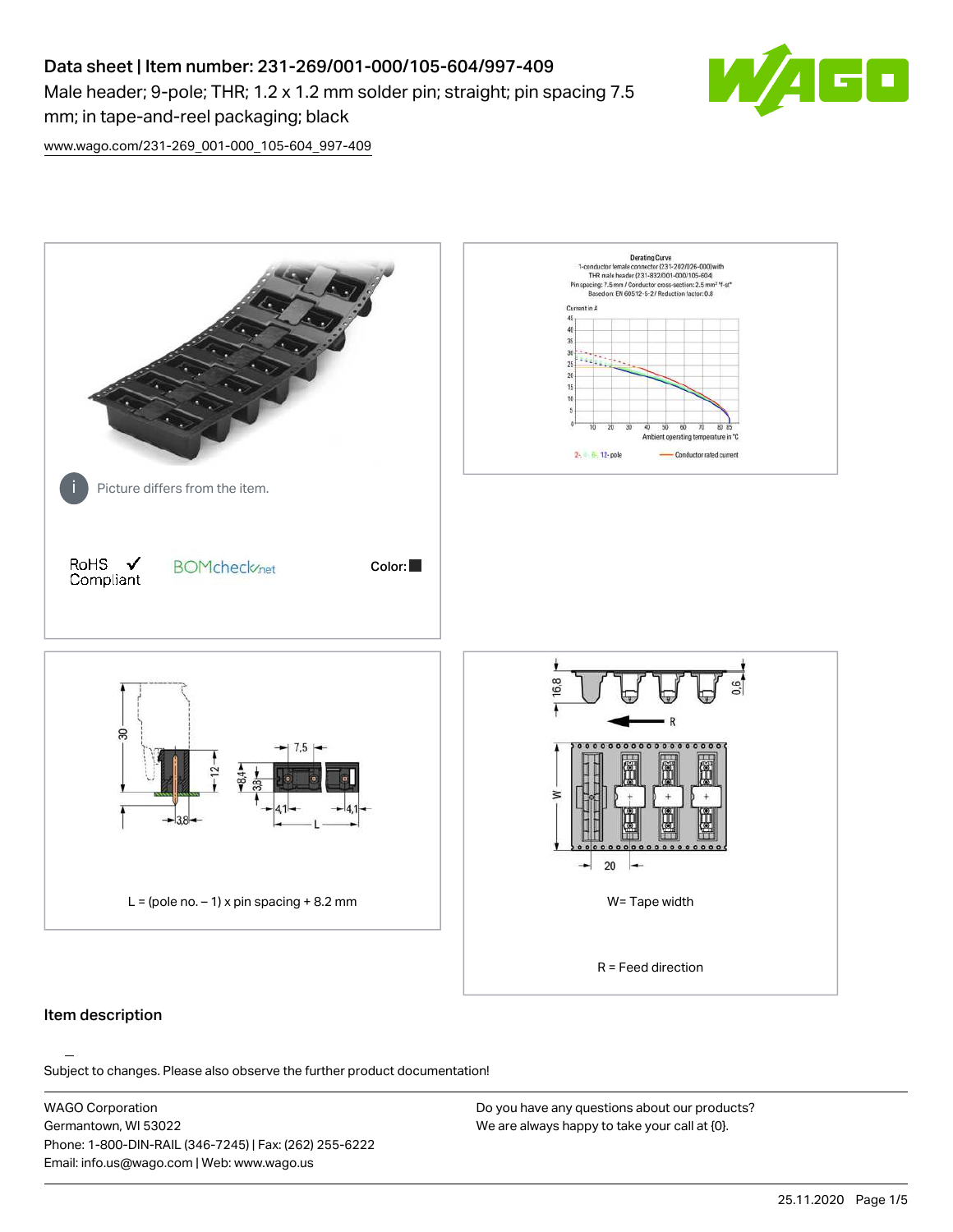[www.wago.com/231-269\\_001-000\\_105-604\\_997-409](http://www.wago.com/231-269_001-000_105-604_997-409)



- $\blacksquare$ THR male headers for reflow soldering in SMT applications
- $\blacksquare$ Available in tape-and-reel packaging for automated pick-and-place PCB assembly
- $\blacksquare$ 1.2 x 1.2 mm solder pins allow nominal current up to 16 A, enhancing stability of shorter headers
- $\blacksquare$ Also available in bulk packaging for manual placement
- П Male headers may be mounted horizontally or vertically
- With coding fingers П

#### Safety information 1:

The MCS - MULTI CONNECTION SYSTEM includes connectors without breaking capacity in accordance with DIN EN 61984. When used as intended, these connectors must not be connected/disconnected when live or under load. The circuit design should ensure header pins, which can be touched, are not live when unmated.

# Data

#### Electrical data

## Ratings per IEC/EN 60664-1

| Ratings per                 | IEC/EN 60664-1                                            |
|-----------------------------|-----------------------------------------------------------|
| Rated voltage (III / 3)     | 500 V                                                     |
| Rated surge voltage (III/3) | 6 <sub>k</sub> V                                          |
| Rated voltage (III/2)       | 630 V                                                     |
| Rated surge voltage (III/2) | 6 <sub>k</sub> V                                          |
| Nominal voltage (II/2)      | 1000V                                                     |
| Rated surge voltage (II/2)  | 6 <sub>k</sub> V                                          |
| Rated current               | 16 A                                                      |
| Legend (ratings)            | (III / 2) ≙ Overvoltage category III / Pollution degree 2 |

### Ratings per UL 1059

| Approvals per                  | UL 1059 |
|--------------------------------|---------|
| Rated voltage UL (Use Group B) | 300 V   |
| Rated current UL (Use Group B) | 10 A    |
| Rated voltage UL (Use Group D) | 300 V   |
| Rated current UL (Use Group D) | 10 A    |

### Ratings per UL 1977

| Rated voltage UL 1977 | 600 V |
|-----------------------|-------|
| Rated current UL 1977 |       |

Subject to changes. Please also observe the further product documentation! Ratings per CSA

| <b>WAGO Corporation</b>                                | Do you have any questions about our products? |
|--------------------------------------------------------|-----------------------------------------------|
| Germantown, WI 53022                                   | We are always happy to take your call at {0}. |
| Phone: 1-800-DIN-RAIL (346-7245)   Fax: (262) 255-6222 |                                               |
| Email: info.us@wago.com   Web: www.wago.us             |                                               |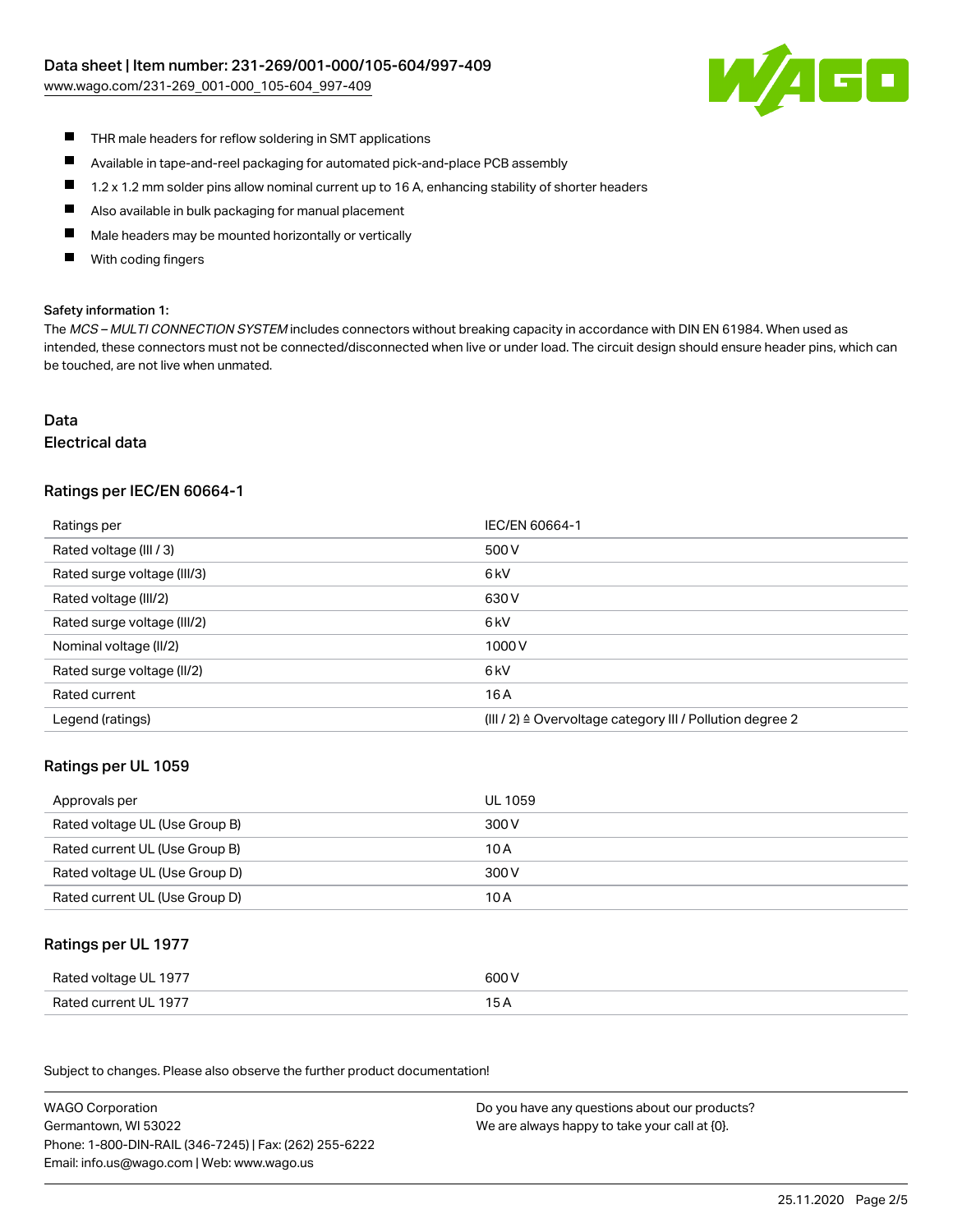

# Ratings per CSA

| Approvals per                   | CSA   |
|---------------------------------|-------|
| Rated voltage CSA (Use Group B) | 300 V |
| Rated current CSA (Use Group B) | 10 A  |
| Rated voltage CSA (Use Group D) | 300 V |
| Rated current CSA (Use Group D) | 10 A  |

## Connection data

| Pole No.                   |  |
|----------------------------|--|
| Total number of potentials |  |
| Number of connection types |  |
| Number of levels           |  |

# Physical data

| Pin spacing                              | 7.5 mm / 0.295 inch        |
|------------------------------------------|----------------------------|
| Width                                    | 68.2 mm / 2.685 inch       |
| Height                                   | 14.4 mm / 0.567 inch       |
| Height from the surface                  | 12 mm / 0.472 inch         |
| Depth                                    | 8.4 mm / 0.331 inch        |
| Solder pin length                        | $2.4 \text{ mm}$           |
| Solder pin dimensions                    | $1.2 \times 1.2$ mm        |
| Plated through-hole diameter (THR)       | $1.7$ <sup>(+0.1)</sup> mm |
| Reel diameter of tape-and-reel packaging | 330 mm                     |
| Tape width                               | 88 mm                      |

### Plug-in connection

| Contact type (pluggable connector) | Male connector/plug |
|------------------------------------|---------------------|
| Connector (connection type)        | for PCB             |
| Mismating protection               | No.                 |
| Mating direction to the PCB        | 90 °                |

# PCB contact

| PCB contact                         | THR                                      |
|-------------------------------------|------------------------------------------|
| Solder pin arrangement              | over the entire male connector (in-line) |
| Number of solder pins per potential |                                          |

Subject to changes. Please also observe the further product documentation! Material Data

| <b>WAGO Corporation</b>                                | Do you have any questions about our products? |
|--------------------------------------------------------|-----------------------------------------------|
| Germantown, WI 53022                                   | We are always happy to take your call at {0}. |
| Phone: 1-800-DIN-RAIL (346-7245)   Fax: (262) 255-6222 |                                               |
| Email: info.us@wago.com   Web: www.wago.us             |                                               |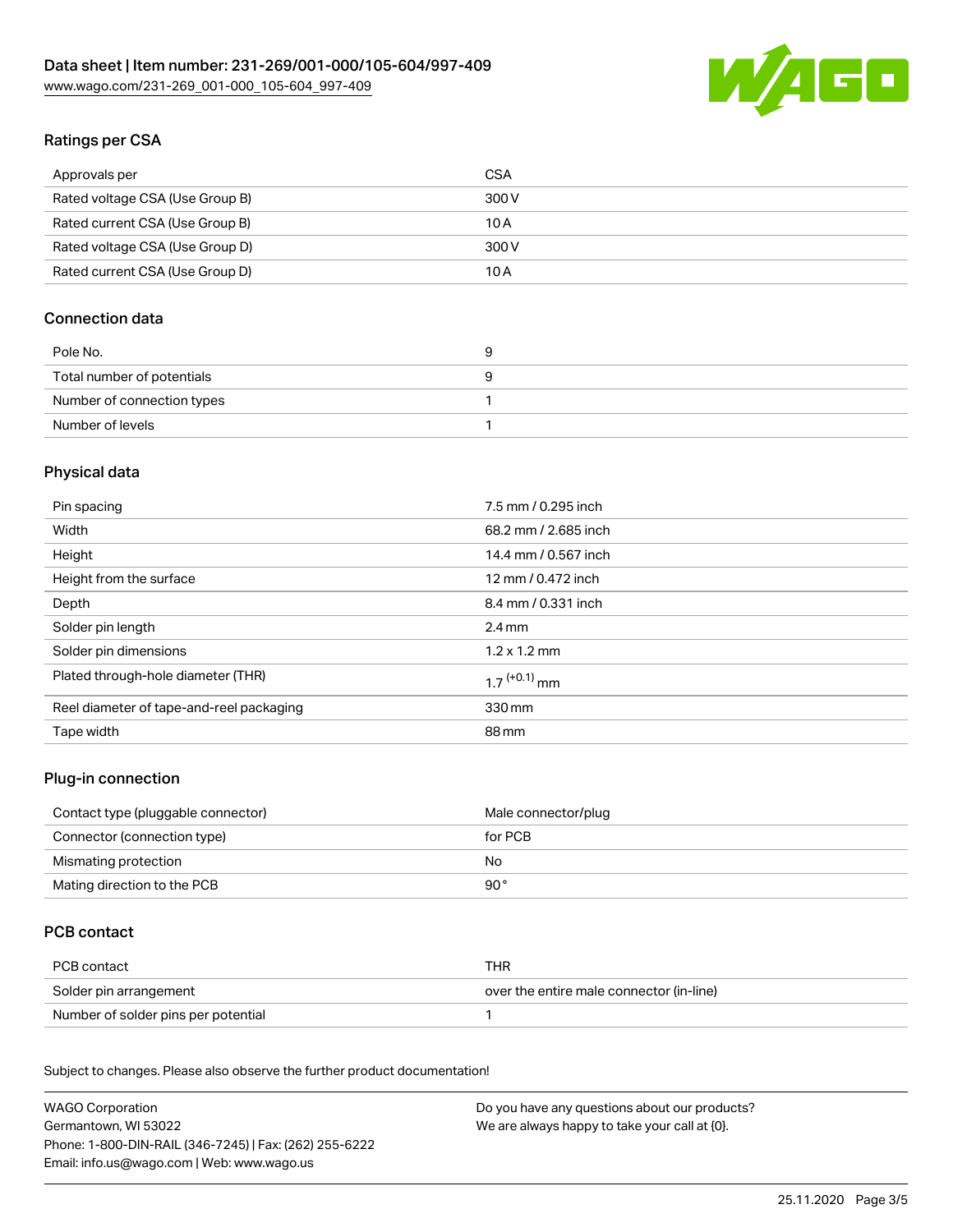

# Material Data

| Color                       | black                                 |
|-----------------------------|---------------------------------------|
| Material group              |                                       |
| Insulation material         | Polyphthalamide (PPA GF)              |
| Flammability class per UL94 | V <sub>0</sub>                        |
| Contact material            | Electrolytic copper $(E_{\text{Cl}})$ |
| Contact plating             | tin-plated                            |
| Fire load                   | $0.092$ MJ                            |
| Weight                      | 3.7 <sub>g</sub>                      |

### Environmental Requirements

### Commercial data

| Packaging type        | bag           |
|-----------------------|---------------|
| Country of origin     | DE.           |
| <b>GTIN</b>           | 4050821004219 |
| Customs tariff number | 85366990990   |

### Approvals / Certificates

#### Country specific Approvals

| Logo | Approval                               | <b>Additional Approval Text</b> | <b>Certificate</b><br>name |
|------|----------------------------------------|---------------------------------|----------------------------|
| Гπ   | <b>CSA</b><br>DEKRA Certification B.V. | C <sub>22.2</sub>               | 1466354                    |

#### UL-Approvals

|      |                                |                                 | Certificate |
|------|--------------------------------|---------------------------------|-------------|
| Logo | Approval                       | <b>Additional Approval Text</b> | name        |
|      | UR                             | <b>UL 1059</b>                  | E45172      |
| L    | Underwriters Laboratories Inc. |                                 |             |

Subject to changes. Please also observe the further product documentation!

WAGO Corporation Germantown, WI 53022 Phone: 1-800-DIN-RAIL (346-7245) | Fax: (262) 255-6222 Email: info.us@wago.com | Web: www.wago.us

Do you have any questions about our products? We are always happy to take your call at {0}.

Certificate